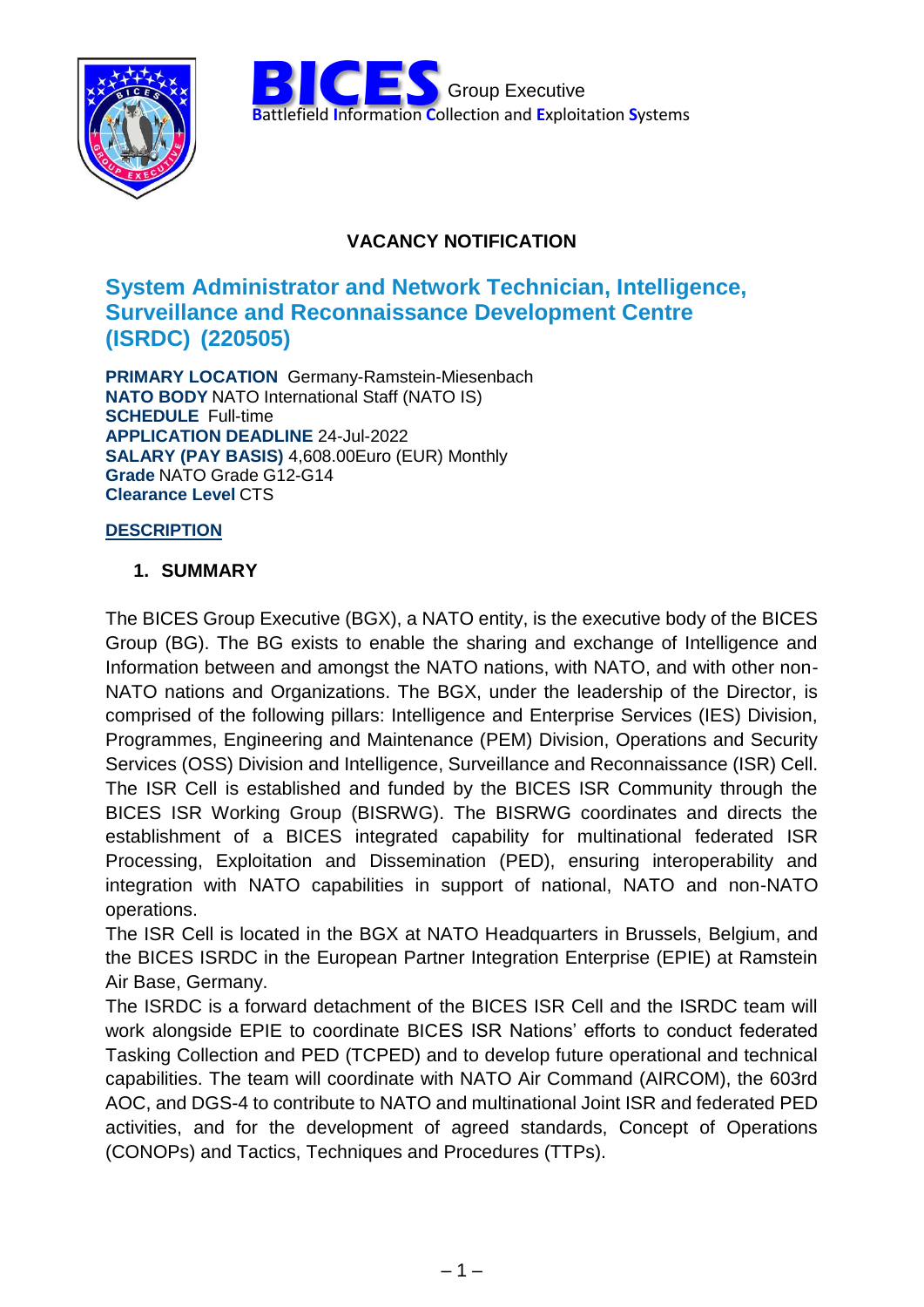Under the direction of the ISRDC Team Lead and Operations Coordinator and the supervision of the Communications and Network Engineer, the incumbent performs tasks in execution of the BISRWG Programme of Work (POW). S/He maintains a functional dependency from the BGX Operational Authority and fulfils security and operational requirements when managing and administering ISR Systems within the Ramstein EPIE Point of Presence (POP), the BGX Element and the Central Node. S/He acts as a conduit of technical information between the ISRDC and EPIE and cooperating with EPIE staff. The work is performed in a typical Secure Facility environment where slightly undesirable conditions may apply. The risk of injury is categorized as: Light Risk of Injury. In a combined effort, technicians provide support to services and systems on a 24/7 basis, thus are subject to on-call and overtime duties after normal working hours.

## **2. QUALIFICATIONS AND EXPERIENCE**

## **Essential**

The incumbent must:

- have successfully completed education to the higher secondary level; or equivalent level of qualification;
- have at least six years of professional experience as a Systems Administrator with background in both Microsoft Windows and Linux platforms;
- have experience in supporting and operating ISR focused services, specifically STANAG 4559 edition 4 based Coalition Shared Data (CSD) services (product library, streaming services, SPS++ ISR Workflow process);
- be able to understand, assess and solve technical issues in a troubleshooting environment, under pressure and time constraints;
- have experience in deploying and testing hardware, software and network based infrastructure;
- have knowledge of implementing and testing scalable and fault-tolerant software solutions and lT platforms in secure environments;
- be able to draft and maintain documentation of a technical nature;
- have knowledge of communication protocols (routing and routed), firewalls, encryption devices and common network architectures that leverage these technologies;
- have thorough knowledge of internet protocols, including; SNMP, SMTP, HTTP/HTTPS, SSH, LDAP;
- be able to design, deploy and test a VPN for connecting and operating remotely;
- possess level V (Advanced) of the English language.

## **Desirable**

The following will be considered an advantage:

- experience in Military and Coalition Operations;
- experience with installation, support, configuration, and troubleshooting on the STANAG 4559 ed. 4 CSD services used within the BGX, NATO and BICES ISR community;
- experience with ISR services interfaces between STANAG 4559 based systems and non-STANAG 4559 ISR systems;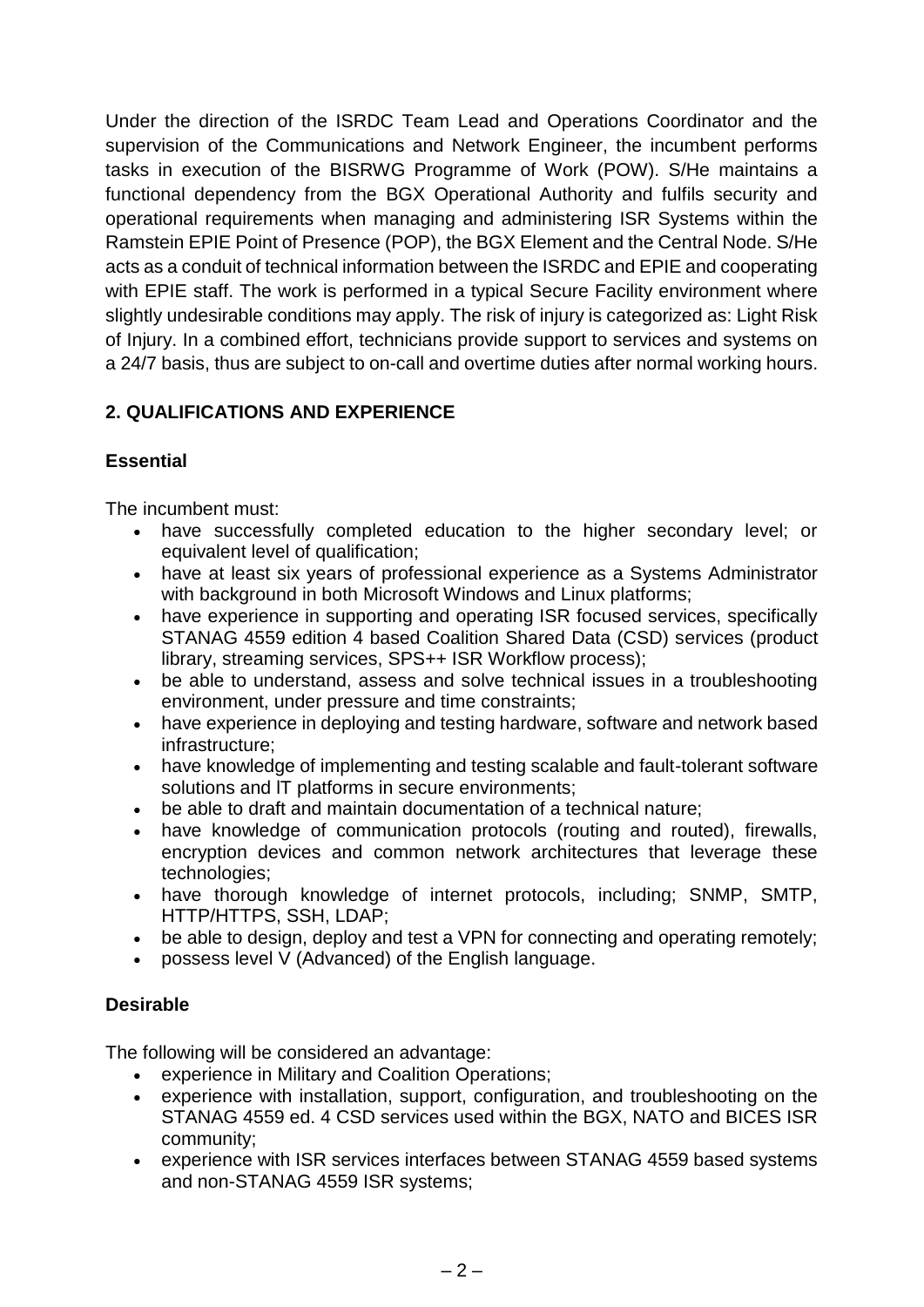- experience with Information Exchange Gateway solutions supporting ISR service interfaces between different classification level networks;
- experience with storage, access, problem reporting and change control of ClS;
- knowledge with the application of status accounting and auditing, in line with acknowledged external criteria such as ISO 9000, 9001 and 9004 throughout all stages of the CIS' life cycle;
- excellent knowledge on VMware solutions (vSphere Client, vCenter Server, ESXi);
- certification on IT industry/service provider standards, (e.g. ITIL);
- familiarity with BICES systems and procedures.

### **3. MAIN ACCOUNTABILITIES**

#### **Expertise Development**

Support upgrade, modification and optimisation of the BICES network and communications systems for ISR operations. Participate in networking capacity management, system utilization and lifecycle effectiveness studies, to recommend solutions and implementation plans. Upgrade, change and modify ISR application services, such as system utilizations and limitations of operational devices. Collect, analyse and forward proposals for service and technical underpinning to the ISRDC Engineer and ISR Cell Architect. Support nations in fielding and testing ISR capabilities, provide technical advice and troubleshooting including experimentation networks and domains. Conduct Security Test & Validations (ST&V) of national implementation of ISR and IT related systems against reference tools established in the BICES ISR baseline. Stay abreast of technological developments relevant to the ISR area of work.

#### **Information Management**

Ensure all technical and service oriented documentation are prepared, properly stored and kept up-to-date in coordination with the BGX OSS and PEM technical divisions. Execute configuration management responsibilities, drafting and maintaining the technical reference configurations for networks and communication services. Act as Configuration Librarian for all hardware and software in support of ISR. Support the BGX Configuration Manager, documenting ISR communications services, including security boundary devices. Review and test Standard Operating Procedures (SOPs), ensuring accuracy and standardization of implemented procedures. Collect and validate ISR systems and services performance metrics in order to optimise performance with OSS and PEM.

#### **Planning and Execution**

Support, maintain, update and modify system management and monitoring services. Install, integrate, programme, operate and maintain systems and services implemented at the BICES PoP at EPIE, and its interconnection to the BGX element and BGX central node. Administer system servers HW and SW, with the BICES Operations Centre (BOC) Service Desk (STANAG 4559 CSD systems and services); MS Windows Servers and LINUX based systems with associated services. Support installation, monitoring and servicing of network and communications systems, including overseeing IP management, routers, switches, crypto equipment and security boundary devices.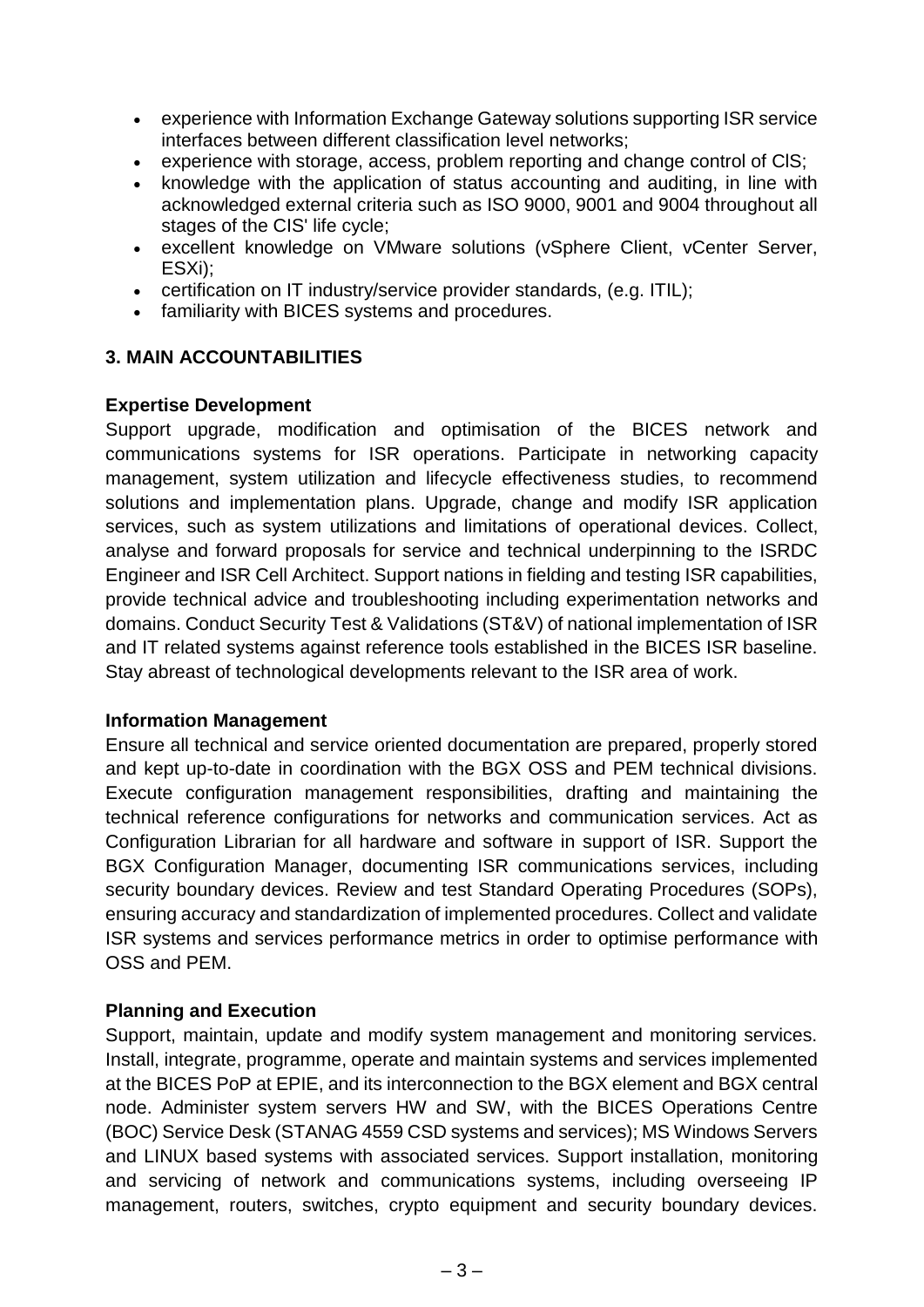Resolve ISR-related IT network and communications incidents and customer requests in coordination with the BGX OSS, including, timely 1st, 2nd and 3rd level support for communication services. Support the installation, integration, configuration, operation and maintenance of voice, video/VTC related devices and services in order to assure the proper support to VTC meetings. Support the Event and Problem Management processes for ISR services. Execute preventive maintenance plans for server, systems and software components for ISR capabilities. Provide support during the periodic Business Continuity and Disaster Recovery plans in maintenance of the Alternate BOC infrastructure and services. Report relevant findings and make recommendations for improvements.

#### **Project Management**

Provide system and network/communications support to BICES ISR operations, tests, trials or exercises as decided by the BISRWG to facilitate future implementation of tools or services within the operational, exercise and test environments.

#### **Stakeholder Management**

Promote and maintain professional relations with officials, both military and civilian, within nations and NATO as required. Coordinate troubleshooting response actions for technical issues of ISR services with the BGX Service Desk and Communications Technicians. Provide advice and coordinate with other BGX System Administrators, Service Desk Operators, Communications Technicians, Information Assurance Officers and Engineers for server and application services and technical assets. Coordinate with the ISR Cell and BGX OSS and PEM Divisions, Systems Technicians for ISR-related issues. Work effectively with the EPIE and ISR Cell technicians.

### **4. INTERRELATIONSHIPS**

The incumbent reports to the ISRDC Team Lead and Operations Coordinator and performs her/his tasks under the technical oversight of the ISRDC Communications and Network Engineer. S/He coordinates and interacts with other BGX and ISR staff as required and in particular with staff from the OSS and PEM Divisions.

### **5. COMPETENCIES**

- **Achievement:** Works to meet standards.
- **Analytical Thinking:** Sees basic relationships.
- **Customer Service Orientation**: Takes personal responsibility for correcting problems.
- **Flexibility**: Acts with flexibility.
- **Initiative**: Is decisive in a time-sensitive situation.
- **Organizational Commitment:** Supports the Organization.
- **Self-Control:** Responds calmly.
- **Teamwork:** Expresses positive attitudes and expectations of team or team members.

### **6. CONTRACT**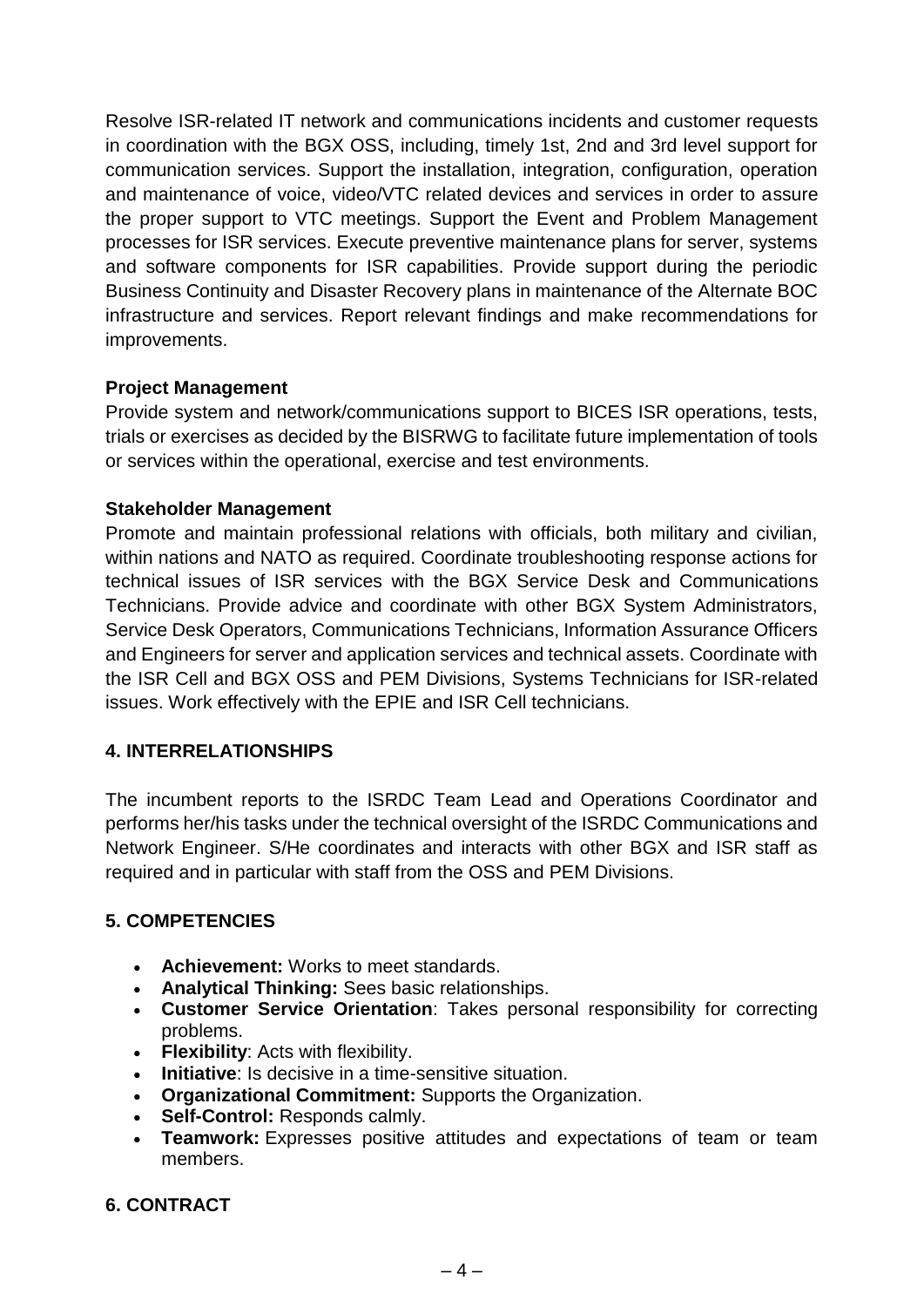Contract to be offered to the successful applicant: Definite duration contract of three years; possibility of renewal for up to a further six years in 3-year increments; possibility of an indefinite duration contract thereafter.

Contract clause applicable:

The maximum period of service foreseen in this post is 9 years. The successful applicant will be offered a 3-year definite duration contract, which may be renewed for a further period of up to 6 years, in 3-year increments which may be followed by an indefinite duration contract.

If the successful applicant is seconded from the national administration of one of NATO's member States, a 3-year definite duration contract will be offered, which may be renewed for a further period of up to 6 years, in 3-year increments, subject also to the agreement of the national authority concerned. The maximum period of service in the post as a seconded staff member is nine years. Serving staff will be offered a contract in accordance with the NATO Civilian Personnel Regulations.

NOTE: Irrespective of previous qualifications and experience, candidates for twingraded posts will be appointed at the lower grade. Advancement to the higher grade is not automatic, and will not normally take place during the first three years of service in the post. Under specific circumstances, serving staff members may be appointed directly to the higher grade, and a period of three years might be reduced by up to twenty four months for external candidates. These circumstances are described in the IS directive on twin-graded posts.

## **7. RECRUITMENT PROCESS**

Please note that we can only accept applications from nationals of NATO member countries.

Applications must be submitted using e-recruitment system, as applicable:

- For NATO civilian staff members only: please apply via the internal recruitment portal [\(link\)](https://nato.taleo.net/careersection/1/jobsearch.ftl?lang=en);
- For all other applications: www.nato.int/recruitment

Please note that at the time of the interviews, candidates will be asked to provide evidence of their education and professional experience as relevant for this vacancy.

Appointment will be subject to receipt of a security clearance (provided by the national Authorities of the selected candidate) and approval of the candidate's medical file by the NATO Medical Adviser.

More information about the recruitment process and conditions of employment, can be found at our website (http://www.nato.int/cps/en/natolive/recruit-hq-e.htm).

Appointment will be subject to receipt of a **security clearance** (provided by the national Authorities of the selected candidate), approval of the candidate's **medical file** by the NATO Medical Adviser and the successful completion of the **accreditation** and notification process by the relevant authorities.

## **8. ADDITIONAL INFORMATION**